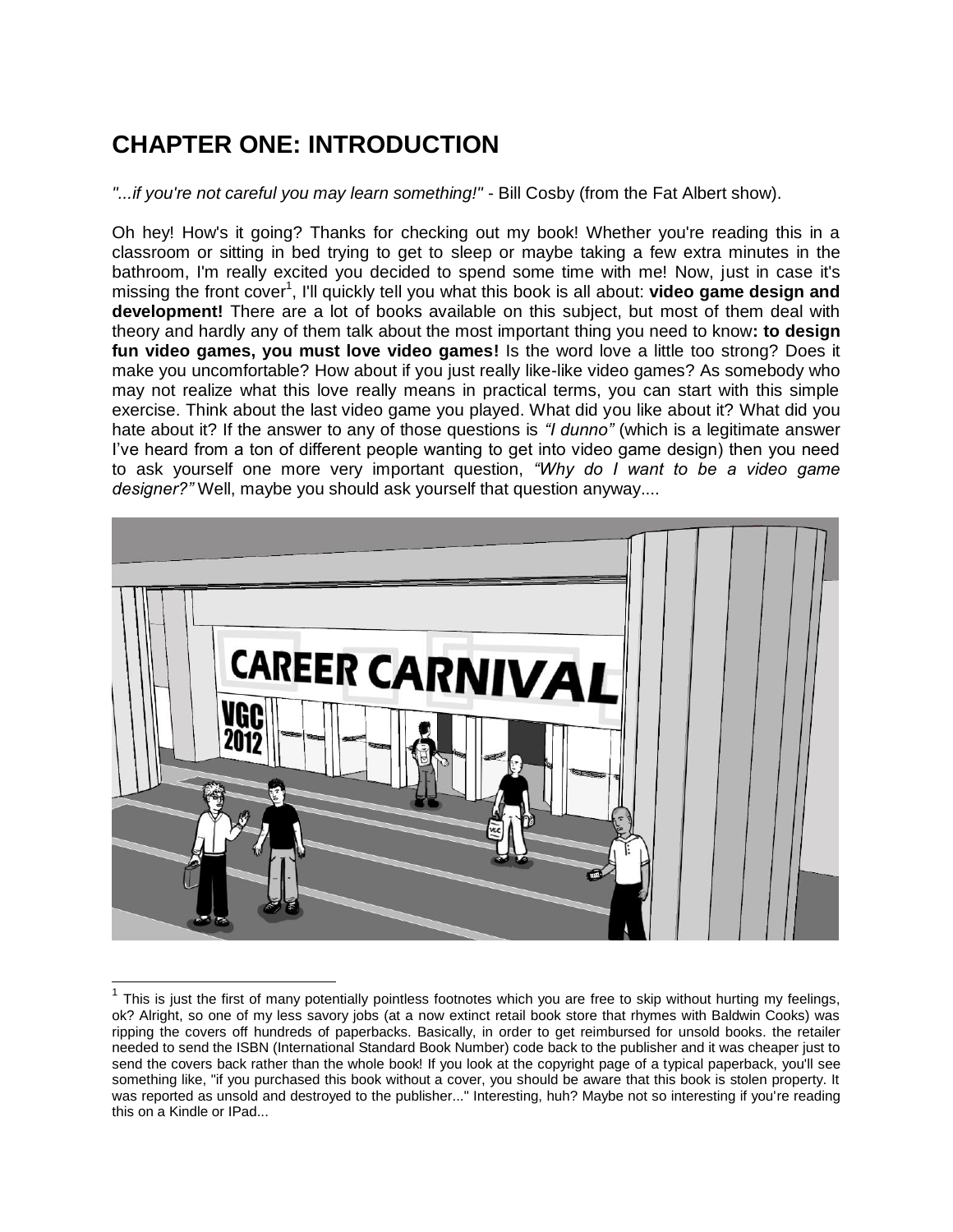

None of these folks have given us particularly bad answers. Unrealistic? Perhaps. We all start our future somewhere with ideas in our heads of where we're going and how we're going to get there. For example, when I was a kid I wanted to write comic books and direct movies and play guitar in a band. Oh, and I wanted to be a veterinarian too! The problem is that we have no way of bending time to our will in order to see exactly what steps we'll need to take to realize our ambitions. What we do have is the experience of others: parents, mentors, teachers, books, museums, the internet, etc. A major goal of this book is to present a set of realistic expectations about professional video game design. This way your aspirations can be properly aligned with the realities of working in the video game industry. By the time you reach the end of this book, you will have reached your own conclusions and they may be vastly different than what you thought when you cracked the book open for the first time! A good place to start setting expectations is with a definition of what a video game designer does. Do you know?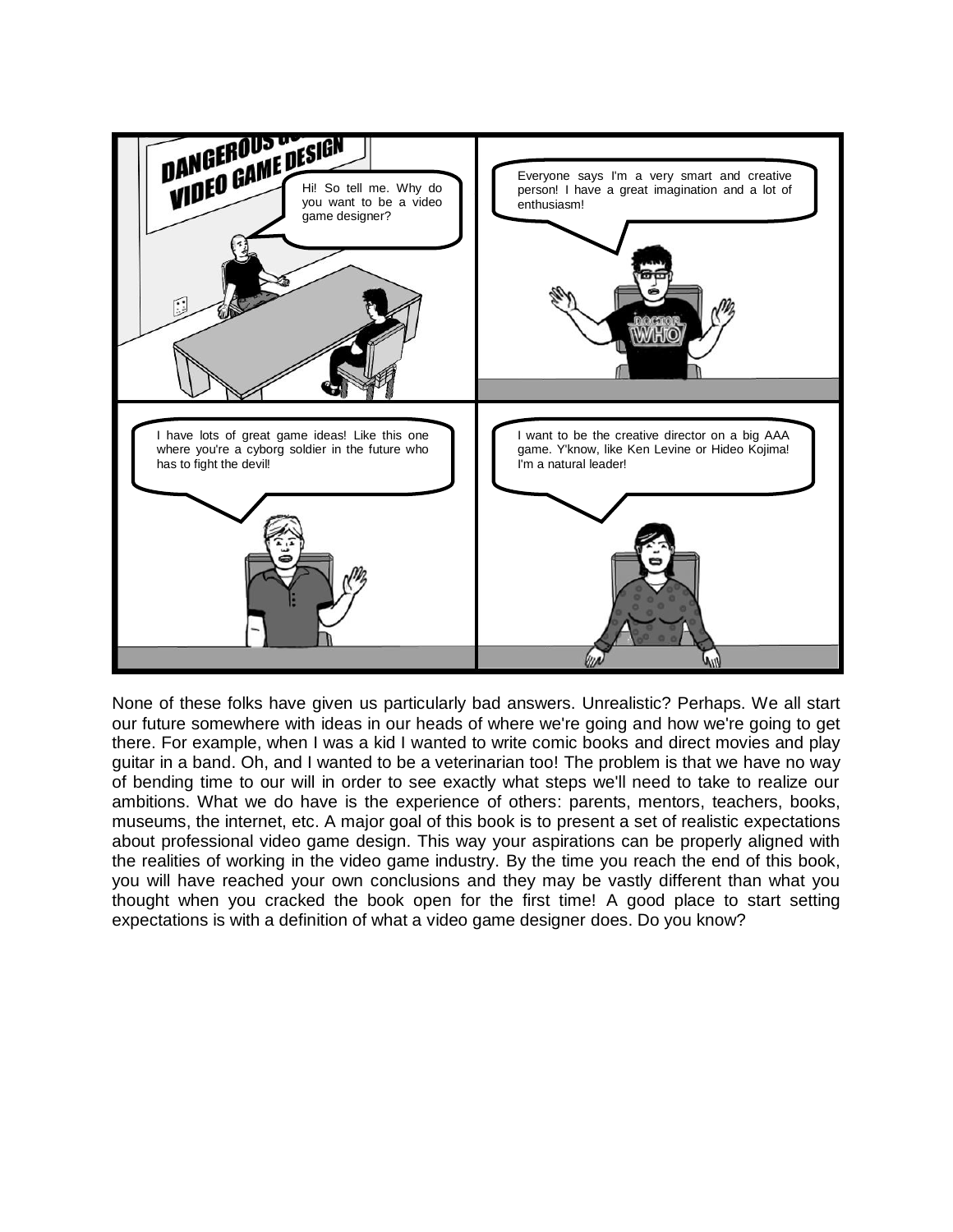

There is a common misconception in the public eye that everybody who works in the video game industry is a "game designer". Many schools are offering courses and degrees in video game design that have everything to do with 3D art and very little to do with actual game design. Perhaps a better, more generalized term would be "game developer". Think of it this way: not everyone who works in the film industry is a film producer or director. Actually, here's a less confusing (for all parties) definition of what a **video game designer** actually does:

## **A video game designer helps create interactive experiences that are, hopefully, fun.**

Let's take a closer look at that definition:

- *"A video game designer helps create..."* for most video game productions, design is the creative engine that keeps all other departments moving forwards toward a common goal. *"Help"*, in this context, is meant to emphasize the collaborative nature of video game design because it takes a lot of people to make a video game.
- *"...interactive experiences..."* video games are about rules, player interaction, feedback, and reward. In most cases, games with more interaction are generally more fun. For example, what's more entertaining: sailing around the Great Sea looking for islands in the Legend of Zelda the Wind Waker or kicking a bunch of demonic ass in Bayonetta? One of a game designer's most difficult tasks is to create a gameplay space where the player is challenged AND feels like they are in control.
- *"...that are...fun..."* if you do happen to prefer leisurely sailing over fast paced butt kicking (or vice versa), then you should understand that "fun" is a subjective concept! The experience of having fun means different things to different people, but the pursuit of fun (in all its forms) should be the ultimate goal of all video game designers!
- *"...hopefully..."* here's the kicker: there is no magic formula for creating fun. Some games are fun at an early stage of development while other games really come together at the last possible second. Other games end up dead on arrival for any number of reasons: a lack of development time, broken game mechanics, bad box art, etc. Over time, experience helps developers mitigate some of these potential causes for failure, but there are possibly more reasons for something to go wrong then there are reasons for something to go right!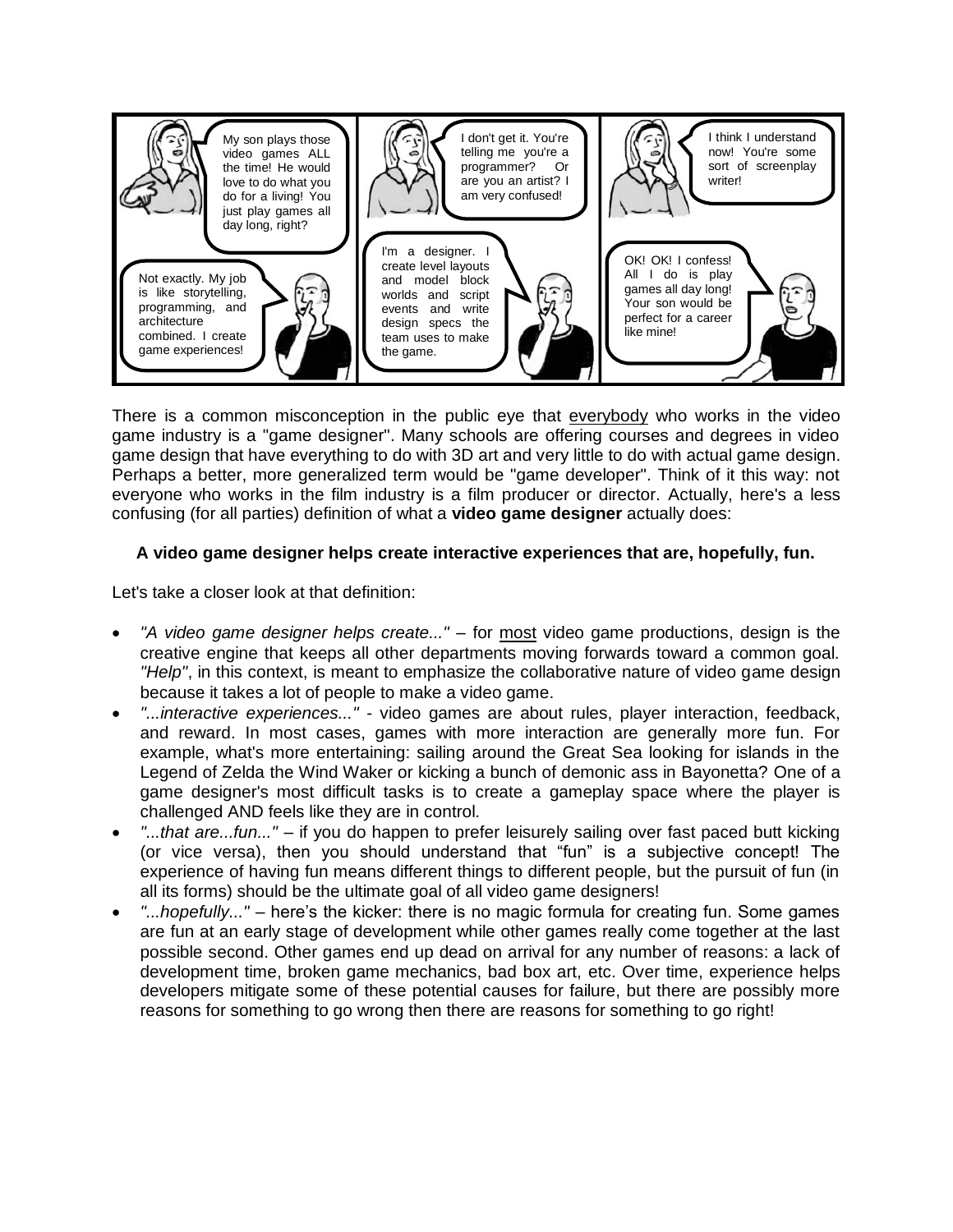So, how about some quick, realistic insights into what it's like to be a designer in the video game industry?

You will work with amazingly talented people. **AND...** You will work with some surprisingly inept people. You will work long hours because you love what you do. You will work very long mandatory hours and weekends (something we lovingly call "**crunch**") because you are told to. You will get free or low cost soda. You won't drink enough water. You will work on projects you love. You will work on projects you don't like. You will be paid for your creativity. You will not be paid enough for your creativity and you may be fired or laid off. You will leave your mark on pop culture history. You will see your game in the discount bin. You will collaborate with teammates on fun gameplay mechanics. Your project will suffer from a lack of communication. You will be praised for your work. Your work will be impacted by office politics. You will work in a cool, inspirational environment surrounded by toys and games. You will sit in a nondescript cube. You will seldom be able to agree where to eat lunch because there are so many yummy choices. You will be fed the same high calorie, fatty food at the office night after night.

Back in my high school days, I had a physical education teacher named Coach Ron Nixon who was also my pre-algebra teacher and may have also taught part of the sex education class (maybe that's why I think about linear equations during intercourse?). Anyway, he was a large, imposing man with a severe flattop haircut and a gruff, no BS attitude. At the start of the year, Coach Nixon traditionally blew his whistle and then wrote the following statement up on the chalk board: *"the only dumb question is the one not asked"*. In the spirit of Coach Nixon, let's answer some obvious (though not necessarily dumb) questions you probably have at this point: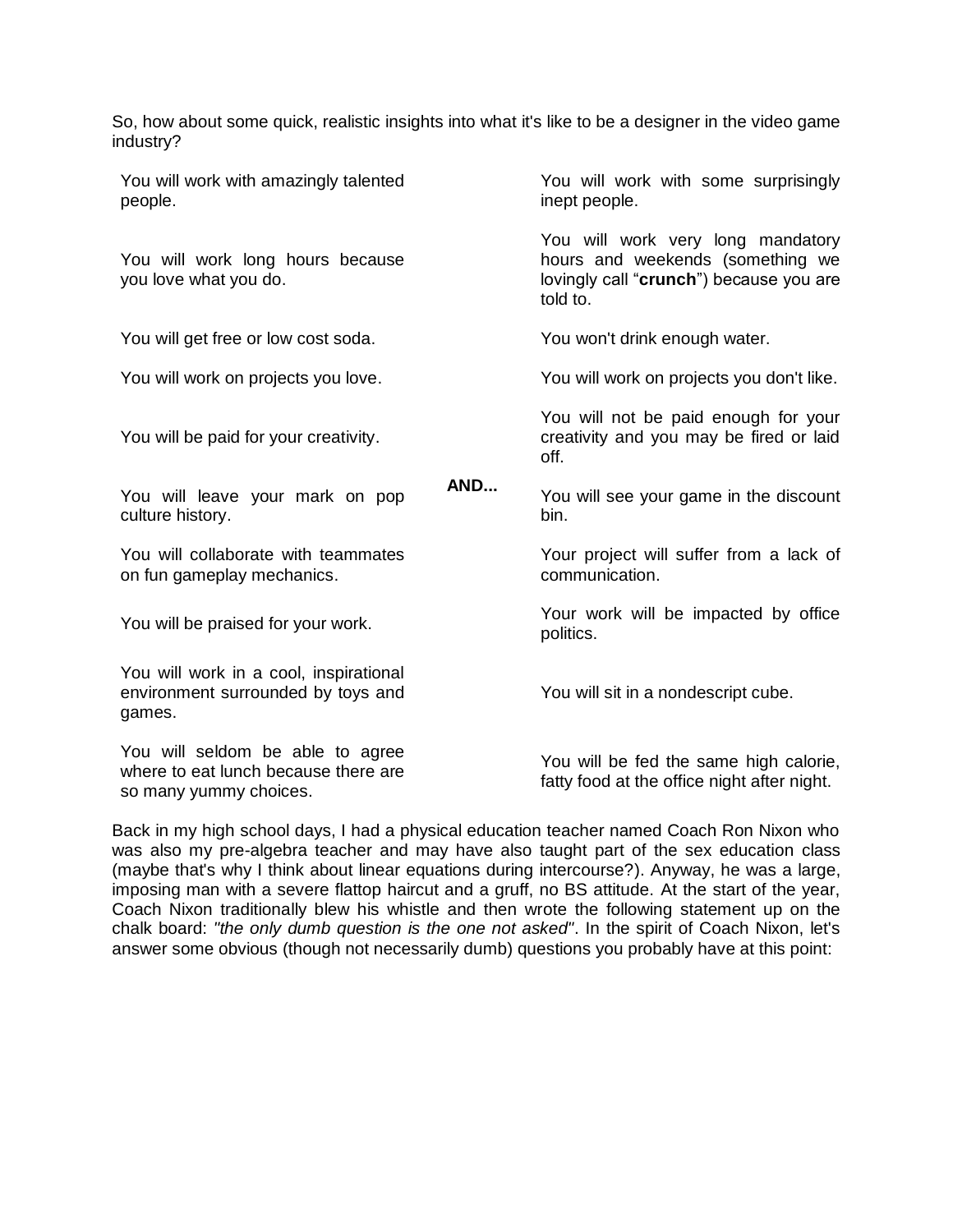**Why should I read this book?** - You should read this book primarily because you're interested in video game design and maybe a career in video game development! Before I started this project, I looked through a ton of other video game design books. After getting past the sticker shock (most of the books average \$40 or more!), I discovered an abundance of theory, generalizations, and self-promotion, but very little useful information in relation to practical, real world video game design and development.

**Who the heck am I?** - I'm a senior game designer who's been making games long enough to remember Deluxe Paint<sup>2</sup>, shape tables, and peeking and poking (sounds funny, but that was the terminology used to address memory on the Apple II+). I've worked on over 30 games during my career. A few of them have been big hits, a couple have broken even, and the rest of them have been a variety of underperformers and outright failures. Hit or miss, I've learned incredible lessons from all of them! Unlike most other authors, I don't claim to be an expert in my field. Despite my years of experience, the very notion of being an *"expert"* does a HUGE disservice to the essential, collaborative nature of the industry. Don't be fooled by *"experts".* Experience does not automatically equal expertise. When it comes to video game design, "expertise" is a collective term which exists only when the right group of people come together to make something wonderful.

**What makes this book so DANGEROUS?** - The very notion of danger evokes both innate trepidation and an equally compelling desire to explore. It's the reason we venture into dark dungeons or climb Mount Everest or jump out of an airplane. This book is a compilation of experiences, conversations, strange stories, and exercises that are intended to give a practical look at the world of video game development. However, the inherent danger of this book is that it may not always paint the most optimistic, cheery portrait of an industry that is far from being the Chocolate Factory that most people imagine it to be. This book will not guarantee you a job or turn you into the next Ken Levine (Bioshock) or Fumito Ueda (Shadow of the Colossus). It's not meant to be used as a textbook despite the mention of "rules" or "best practices". What this book will give you is a great deal of background in video game design as well as some applicable exercises and a solid grounding in the vocabulary of game design.

Oh, and while we're on the topic of danger, it would probably be a good idea for me to put out a disclaimer.....

I consider myself VERY fortunate to be in an industry where my creativity is an asset and I'm given a medium to express it. Every day I work with amazing groups of people on very cool projects. However, creativity can is not a switch many people can turn on and off on a whim. It's dependent on many thing: inspiration, timing, mood, surroundings, etc. Think of it like this - have you ever had a really amazing dream and then woken up in the morning and had it gradually disappear from your memories? That's what ideas are like. Given the fragile nature of creativity, it shouldn't be surprising that the work environment is one of the biggest factors in a project's success or failure. Companies that treat their employees well are generally successful. Companies that treat their employees poorly run the risk of employee dissatisfaction, attrition, and outright failure. This book is full of all sorts of stories of things that have happened during my time in the industry. I may ruffle a few feathers with some of these tales, but it's important that people and companies are accountable for both their successes and failures and this only happens with a degree of honesty that's considered a little taboo at times.

**<sup>2</sup>**<br><sup>2</sup> Deluxe Paint (also lovingly referred to as DPaint) was a bitmap-based art tool that originally appeared on the Commodore Amiga before being widely distributed by Electronic Arts in the 1990's. Everything from Monkey Island to John Madden Football used the tool to create environments and sprites.